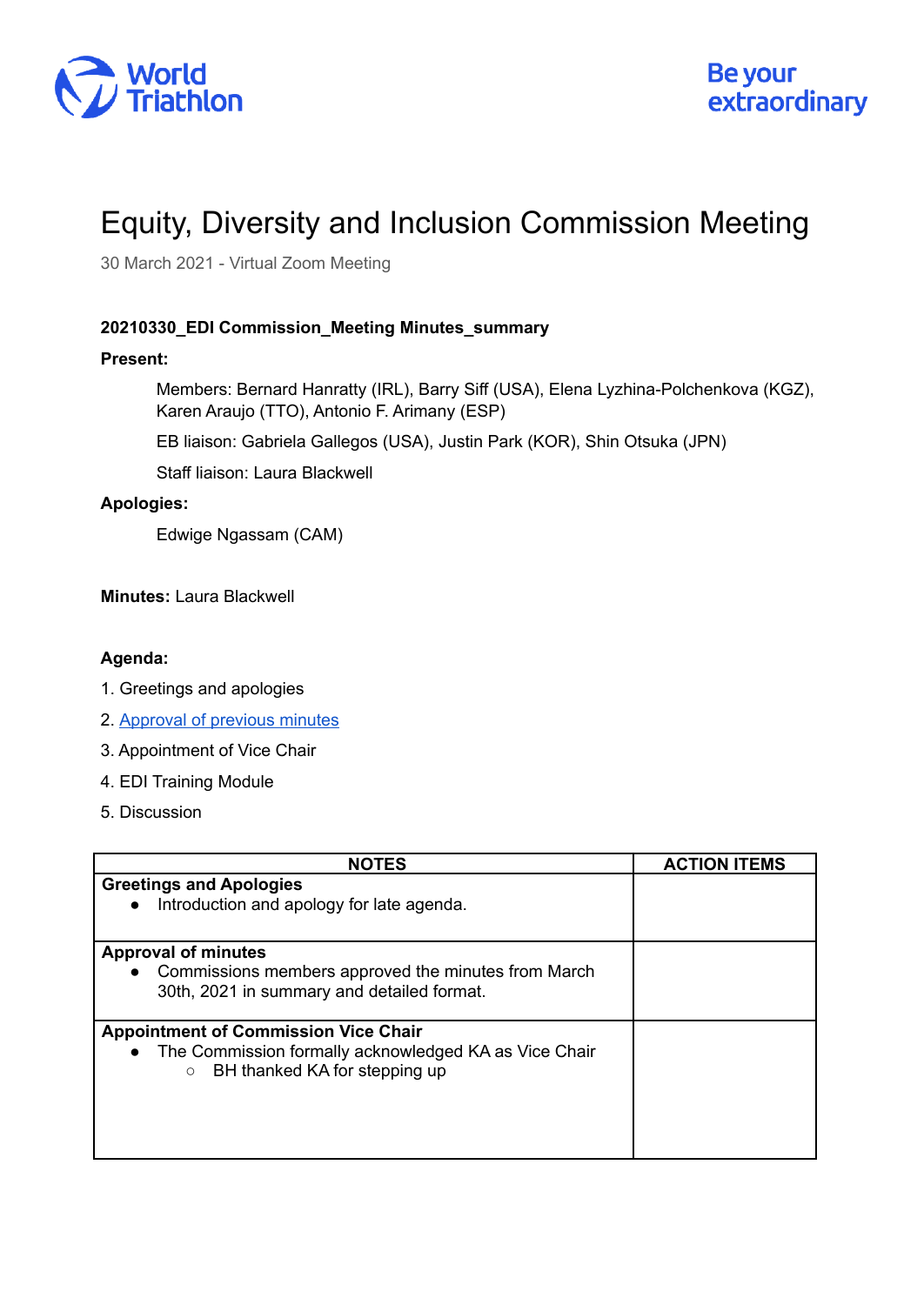| <b>Review: EDI Course on World Triathlon Development Hub</b>                                                              |  |
|---------------------------------------------------------------------------------------------------------------------------|--|
| The consensus from the Commission members and eboard                                                                      |  |
| Liaisons was that the training module works well as a starting                                                            |  |
| point and to lay a framework for the conversation about EDI.                                                              |  |
| Overall the members felt it provided and brief education and                                                              |  |
| the language required to discuss these important issues.                                                                  |  |
| Some feedback included adding more graphics and<br>$\bullet$                                                              |  |
| engagement tools.                                                                                                         |  |
| BH will send feedback to the development team and the<br>$\bullet$                                                        |  |
| commission has agreed to review it in a year.                                                                             |  |
| AA and BH will work on how to implement this module into<br>$\bullet$                                                     |  |
| other training courses on the TRI Education Hub.                                                                          |  |
| BH thanked everyone for looking at this as a first step and to                                                            |  |
| have a common language.                                                                                                   |  |
| <b>Women's Committee Updates</b>                                                                                          |  |
|                                                                                                                           |  |
| Dedicated session arranged with EB to discuss the workings                                                                |  |
| of the Women's Committee which includes:                                                                                  |  |
| Gender balance scoring methodology (shared with all)<br>$\circ$                                                           |  |
| and setting targets Continent by Continents.                                                                              |  |
| Overview of mentoring program<br>$\circ$                                                                                  |  |
| Work being done with Leeds Bradford University<br>$\circ$                                                                 |  |
| around research and interventions that have been                                                                          |  |
| helpful within NF's to improve gender balance scoring.                                                                    |  |
|                                                                                                                           |  |
| EDI Committee work over the next 12 months                                                                                |  |
| $\bullet$                                                                                                                 |  |
| Discussion on benchmarking to decide what diversity metrics<br>are appropriate.                                           |  |
| Commission to complete research to reach diversity metrics<br>$\bullet$                                                   |  |
| Commission to complete research to reach Policy<br>$\bullet$                                                              |  |
| recommendations                                                                                                           |  |
| Commission by 2022 aims to have:                                                                                          |  |
| A set of well research diversity metrics<br>$\circ$                                                                       |  |
| Our diversity policy (which can be adopted by CC's<br>$\circ$                                                             |  |
| and NF's)                                                                                                                 |  |
| The commission should review case studies such that<br>$\circ$                                                            |  |
| when programs are put together, we know what they                                                                         |  |
| might look like.                                                                                                          |  |
|                                                                                                                           |  |
| Commission will resist looking for immediate results and take                                                             |  |
| time - there is a lot of research to be done.                                                                             |  |
| It's a cultural shift. The Commission should aim to lay down                                                              |  |
| the foundation to make the new direction 'hospitable'.                                                                    |  |
| Suggestion to break into 3 small sub-groups to research                                                                   |  |
| metrics and policy. Everyone doesn't need to read everything,                                                             |  |
| don't, but we can come together to collect the information                                                                |  |
| First Group: Policy. ie. Australian rules have good policy -<br>find front runners to explain key heading/familiarization |  |